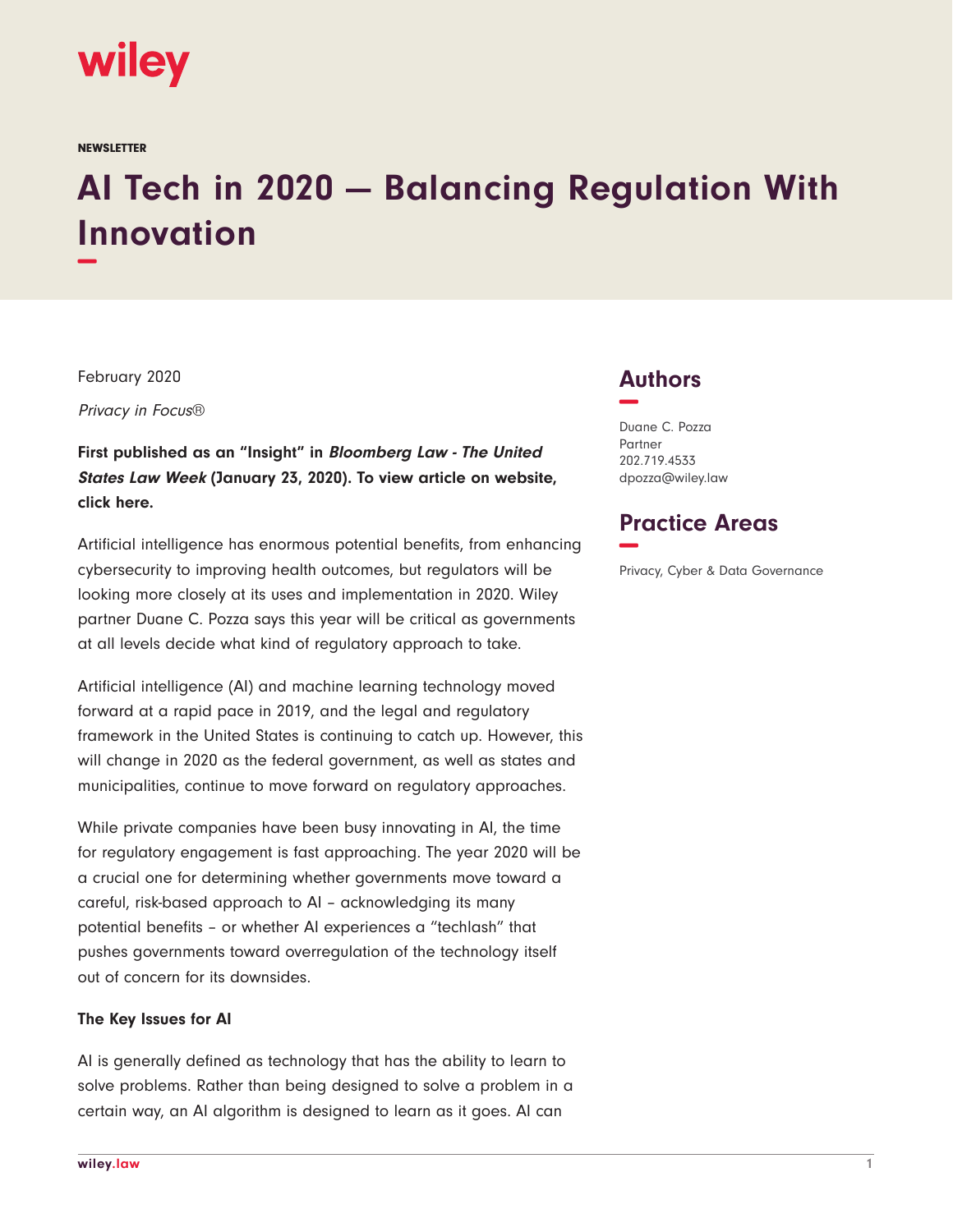be deployed in an enormously broad range of ways – for example, AI and machine learning can be used to predict health trends for large data sets and assess credit risk for individuals who lack traditional credit indicators. The potential to help consumers across a range of applications is enormous.

Policymakers and regulators have raised a number of potential issues with AI. One key issue is "explainability," or the ability of the AI technology to describe the reason for an outcome in a way that is understandable for humans.

A further concern is that AI will result in certain harmful biases, such as a negative impact on a protected class.

Other key issues that have been raised are whether the use of AI should be transparent in certain circumstances, whether data sets are sufficiently robust to train AI systems, and when humans should be involved and held accountable for decisions an AI system makes.

### **Federal Government Action on AI in 2020**

The federal government will be looking more closely at AI over the coming year, in multiple forums. The attention to AI across the government was kick-started in February 2019 by the an Executive Order on AI, which directed governmental resources and attention to advancing AI.

First, the National Institute of Standards and Technology (NIST) at the U.S. Department of Commerce will continue its work on developing AI standards, likely focusing on explainability and bias early in the new year. In August 2019, NIST released a plan for federal engagement on AI standards, which called for greater industry engagement as NIST helped to develop standards with industry participation.

While NIST is not a regulatory body, its work on standards can directly inform regulatory approaches. For example, by outlining standards that can be incorporated into government procurement contracts or form the framework for regulatory expectations. NIST's deeper dive into explainability and bias will likely involve public workshops and comment periods to facilitate industry engagement.

Second, the Office of Management and Budget (OMB), pursuant to the President's Executive Order on AI, has released a draft memorandum on federal agencies' regulatory approaches to AI, which is open for comment until March 13. The OMB memorandum provides guidance on how agencies adopt regulations that impact AI, which can be subject to review by the OMB's Office of Information and Regulatory Affairs (OIRA). That review gives OMB considerable power over AI regulatory approaches through the government.

Third, work on AI will continue in other parts of the government, including at individual agencies that are considering how AI impacts policy issues in their jurisdiction. For example, the U.S. Department of Housing and Urban Development is considering a proposal to exempt certain kinds of algorithmic decision-making from liability under a disparate impact theory in fair housing law, under certain circumstances.